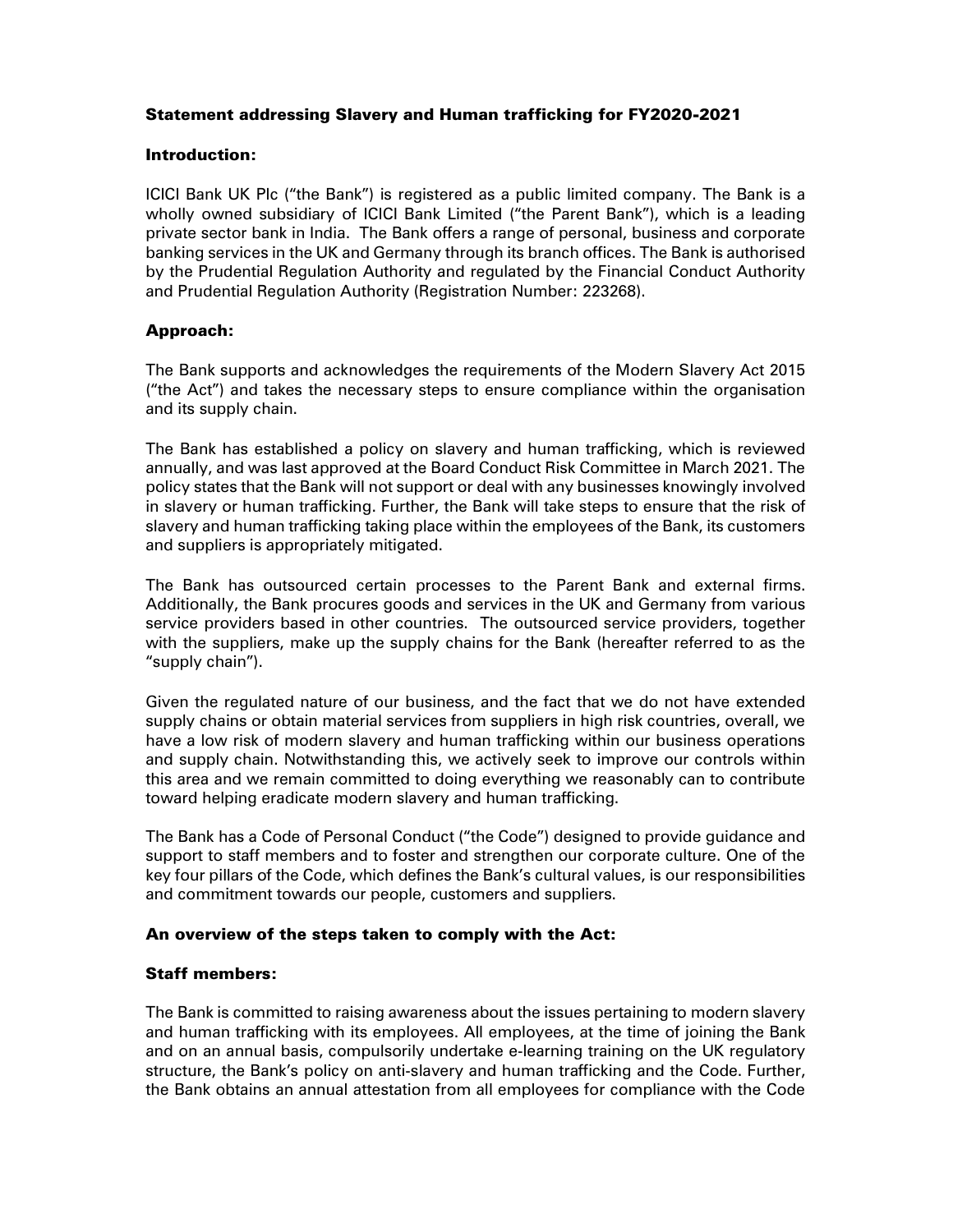which emphasises that the requirements of the Bank's policy on anti-slavery and human trafficking must be met by all employees at all times.

The Bank is an equal opportunities employer and is committed to providing equal opportunities and avoiding unlawful discrimination. The Bank adheres to the UK Government's National Minimum Wage policy in respect of its employees living in UK.

The Bank has a well-established Raising Concerns (Whistleblowing) Policy in place. The policy offers guidance to employees on disclosing any form of malpractice or a material breach of the Bank's policies, as well as assurance on how those raising a concern will be protected from victimisation, retaliation or being otherwise disadvantaged. The policy provides specific reference to sexual harassment, anti-slavery and human trafficking.

#### Suppliers:

The Code highlights that all supplier relationships should be conducted in a professional, impartial and competitive manner. The Code specifies that suppliers form an important link in the supply chain in providing professional services to our customers, hence the treatment of their employees on our premises or off-site has to be on par with our own staff and our own cultural and corporate standards.

The Bank undertakes due diligence of new suppliers at the time of on-boarding and on an ongoing basis, which includes areas such as anti-bribery, corruption and adverse media checks regarding anti-slavery and human trafficking. Compliance with the requirements of the Act by the supply chain is also monitored by the Bank through reporting of breaches and the Bank's complaints handling process. In FY2021 there were no complaints received or material breaches reported related to slavery and human trafficking.

The Bank has due respect for human rights and zero tolerance for modern slavery. To meet the requirements of the Act, the Bank operates a risk based approach and obtains an annual confirmation from those suppliers identified as higher risk and being more susceptible to slavery and human trafficking (e.g. suppliers that employ blue-collar workers). The confirmation requires these suppliers to confirm that they do not carry out any activities which support or deal with any business, knowingly involved in slavery or human trafficking and that they have processes and procedures in place to comply with the requirements under the Act. For all the remaining, lower risk suppliers, a letter is sent to them asking them to inform us if their statement provided in previous years has undergone any material changes indicating that their business or supply chain is more susceptibility to slavery or human trafficking.

#### Customers:

The Bank has adopted a risk-based approach to accepting new customers and managing existing customers. As per the anti-money laundering and financial crime framework of the Bank, an appropriate level of due-diligence is undertaken depending on the nature of customer relationship and risk rating assessment carried out. In cases where the risk assessment indicates a high risk, an adverse media search is conducted. Compliance with the requirements of the Financial Crime Prevention Manual is reviewed through risk based monitoring reviews undertaken by Compliance. Again, these checks are to reduce the risk of the on-boarding of customers that pose an unacceptable risk to the Bank of being used for the facilitation of financial crime, fraud and activities related to slavery and human trafficking.